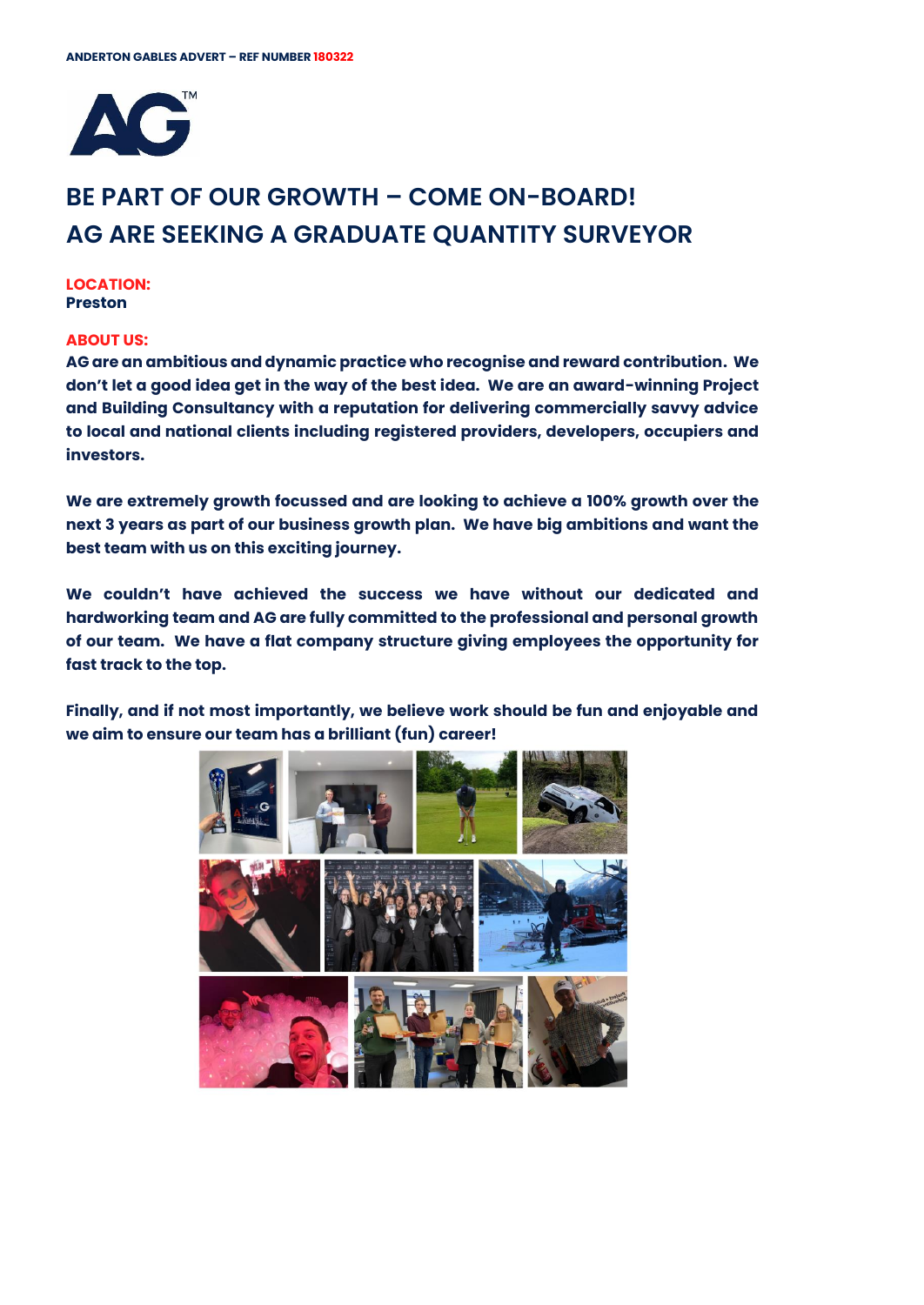## **THE ROLE:**

**Includes but not be limited to:** 

- Working from our Preston office you will undertake the role of Graduate/Assistant Quantity Surveyor reporting to the Senior Managers.
- You will be responsible for assisting on a wide variety of schemes throughout their entire project lifecycle, providing support and input where necessary.
- You will assist in undertaking a range of roles as dictated by the Client (Contract Administration / Employers Agent / Costs Consultancy Advice).
- Prepare detailed cost estimates / cost plans.
- Prepare tender documentation, Schedules of Work and Employers Requirements using various forms of measurement / Contracts.
- Assist in administration and on contracts, typically the JCT / NEC forms of contract.
- Assist in preparation and agreeing interim valuations / final accounts with contractors and issue recommendations for payment. Price variations throughout the duration of a contract and provide cost advice to Clients.
- Provide assistance to other disciplines within the Practice when required. Support and promote growth of the business, networking with existing and potential new Clients as and when required.
- Engaging with the APC process through AG Academy to achieve Chartership.

# **THE PACKAGE:**

**Includes but not be limited to:** 

Recruiting and developing the best people is fundamental to our growth plans and we recognise and reward our employees by offering competitive salaries and transparent bonus scheme and a range of additional benefits that includes:

- **Salary Range (Depending on Experience) - £18 to 28K.**
- **On Target Bonus of £2-4k.** Your potential bonus pot being visible throughout the year and updated monthly.
- Clear and planned progression route Fast track to the top for outstanding performers.
- Core hours working between 10am-4pm with opportunity for flexible working to achieve 40 hours per week.
- 1-1 meetings monthly with your line manager to ensure your wellbeing and personal development.
- AG Academy Training and Development Opportunities .
- 25 days' annual leave (increasing with service) + bank holidays .
- Pension with Employer contribution.
- Wellbeing Support including Financial, Training and Nutrition.
- Vitality Healthcare Package including ½ price membership at Virgin and Nuffield Centres.
- Mileage @0.45ppm and expenses
- Inclusive professional and fun culture.
- Regular Team Social and Charity Events.
- Payment of relevant Professional accreditations.